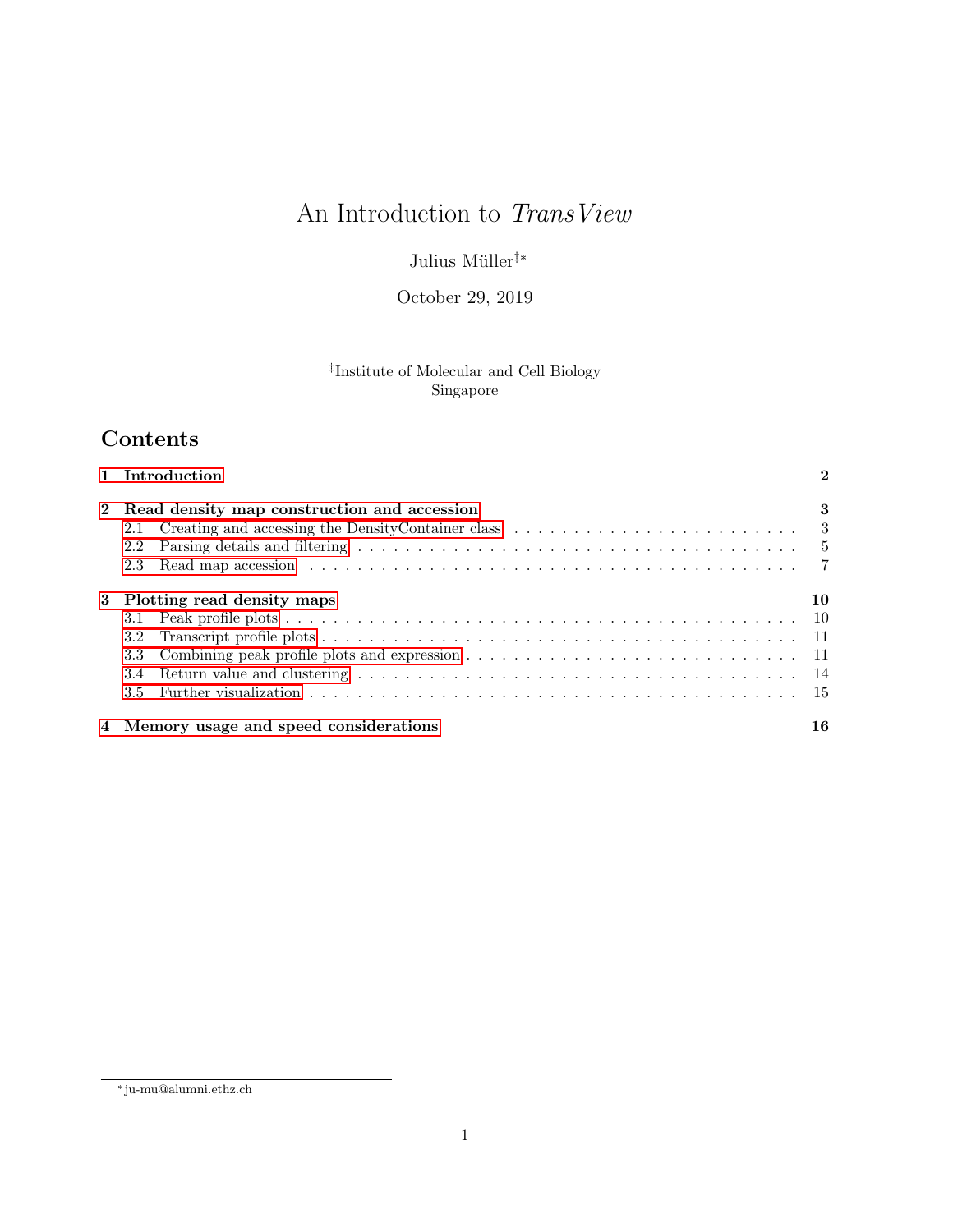## <span id="page-1-0"></span>1 Introduction

In modern biology, high-throughput sequencing has become an indispensable tool to understand transcriptional regulation. Numerous sequencing based methods have been developed allowing for an unbiased, genome wide analysis. Techniques like ChIP-Seq and RNA-Seq are routinely used and integrated to study the transcriptional outcome of transcription factor binding. With the large amount of data generated from such experiments however, the processing tools need to be designed with special focus on memory management and algorithm efficiency.

On the file storage side, the BAM file format  $[Li et al., 2009]$  $[Li et al., 2009]$  has become the *de facto* standard container for storing sequencing reads after the alignment. It can contain results and parameters of the alignment, allows for random access and furthermore keeps the file size at a minimum using file compression. In order to do genome wide calculations based on the read densities however, the individual chunks of the BAM file need to be decompressed, making repeated random access fairly slow.

The TransView package provides a mechanism to pre-fetch all reads from a SAM/BAM file into the memory as a genome wide read density map, making it instantly accessible to the user. The SAM/BAM parser is based on the [Samtools C API](http://samtools.sourceforge.net/samtools/masterTOC.html) , and the slicing functions are designed for fast random slicing and memory efficient storage. The package provides superior performance to existing methods and the density generation process is highly configurable based on flags stored in SAM/BAM files. It is compatible to paired end data sets, strand specific protocols, variable read lengths and spliced reads. Plotting facilities and accessors for read metrics derived from parsing are provided.

The *TransView* package is available at bioconductor.org and can be installed with:

```
> if (!requireNamespace("BiocManager", quietly = TRUE)) install.packages("BiocManager")
> BiocManager::install("TransView")
```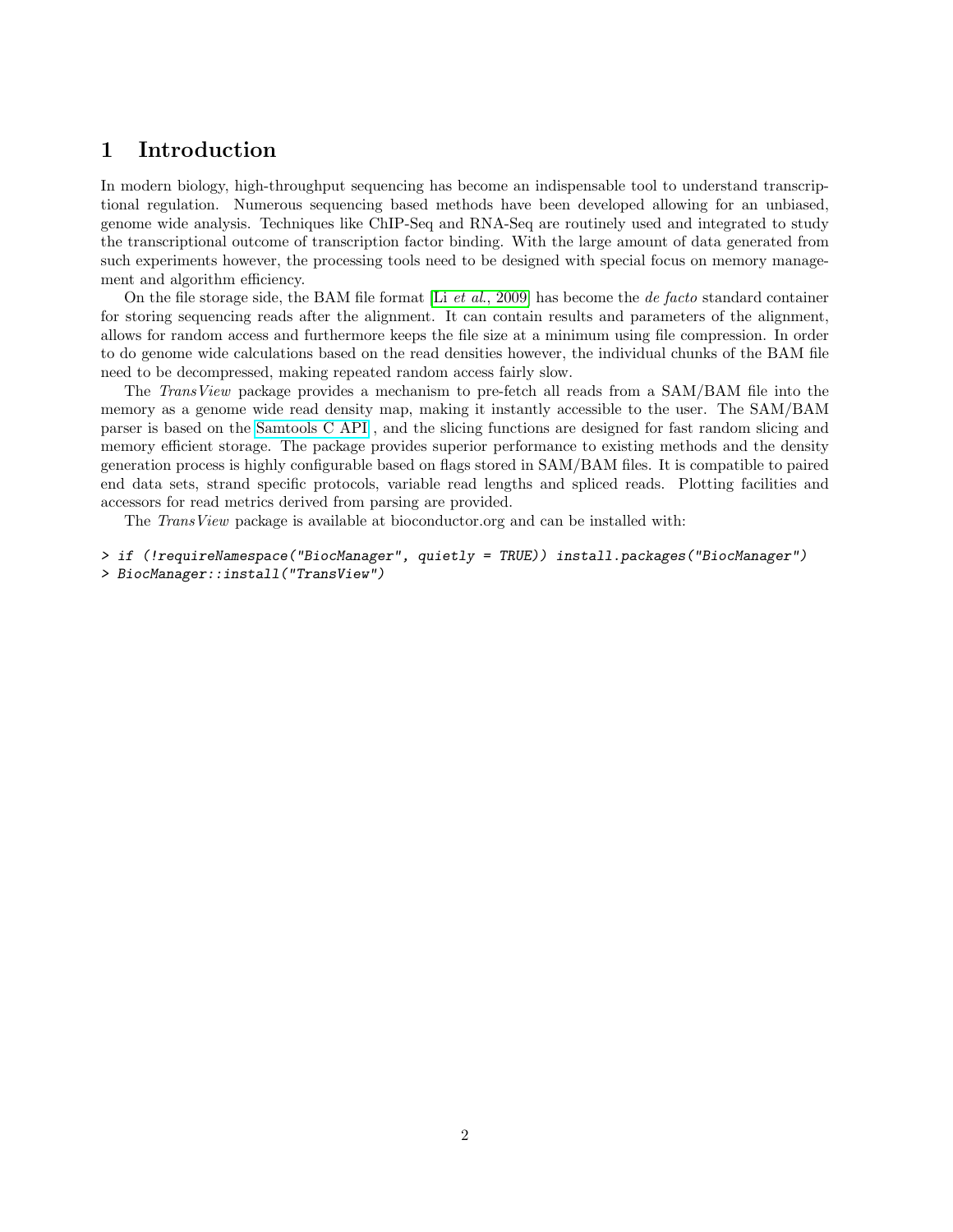## <span id="page-2-0"></span>2 Read density map construction and accession

The code to reproduce the examples in the following is partially attached to the package. The ChIP-Seq reads mapped to mm9 and the results from MACS peak calling [Zhang *et al.*, 2008] are attached. The amount of peaks of the two ChIP-Seq experiments has been reduced to 21, 500Bp long peak regions. A matching GTF file from UCSC is attached as well to demonstrate the annotation facilities. Due to space limitations the RNA-Seq visualisation is based on the bam files from the *pasillaBamSubset* data set and is therefore required to be loaded from bioconductor. A matching dm3 GTF file is included in TransView.

```
> library("TransView")
> library("GenomicRanges")
> library("pasillaBamSubset")
> fn.chipseq.bam <- dir(system.file("extdata", package = "TransView"),
+ full = T, patt = "bam$")> fn.macs <- dir(system.file("extdata", package = "TransView"),
+ full = T, patt = "xls$"> fn.dm3.gtf <- dir(system.file("extdata", package = "TransView"),
+ full = T, patt = "gtf.gz$") [1]> fn.mm9.gtf <- dir(system.file("extdata", package = "TransView"),
+ full = T, patt = "gtf.gz$") [2]> fn.pas_paired <- untreated1_chr4()
> fn.pas_upaired <- untreated3_chr4()
```
#### <span id="page-2-1"></span>2.1 Creating and accessing the DensityContainer class

To create the read density map, the central function parseReads has to be called. The function takes filename as an argument and returns a DensityContainer object.

```
> dens.ind <- parseReads(fn.chipseq.bam[2], verbose = 0,
+ description = "Induced")
> dens.wt <- parseReads(fn.chipseq.bam[1], verbose = 0,
     description = "Basal")
```
During parsing, with verbose set to 1 the currently processed chromosome will be displayed and a warning will be issued, stating the chromosomes that were found in the SAM/BAM header, but missing in the file body. Accessing the object is fairly simple using the corresponding getter methods. A brief overview will be plotted by calling the show method:

```
> dens.ind
```

```
class: DensityContainer
 Experiment: Induced
 Source: /tmp/RtmphjhYTk/Rinst2005212308aa/TransView/extdata/example_sam.bam
 Spliced: FALSE
 Paired: FALSE
 Filtered: FALSE
 Reads in file: 10395
 Reads used: 10395
 Coverage: 0.0002331195
 Local Coverage: 35.89296
 Max Score: 170
 Local Max Score: 170
 Low Quality / Unmapped: 0
```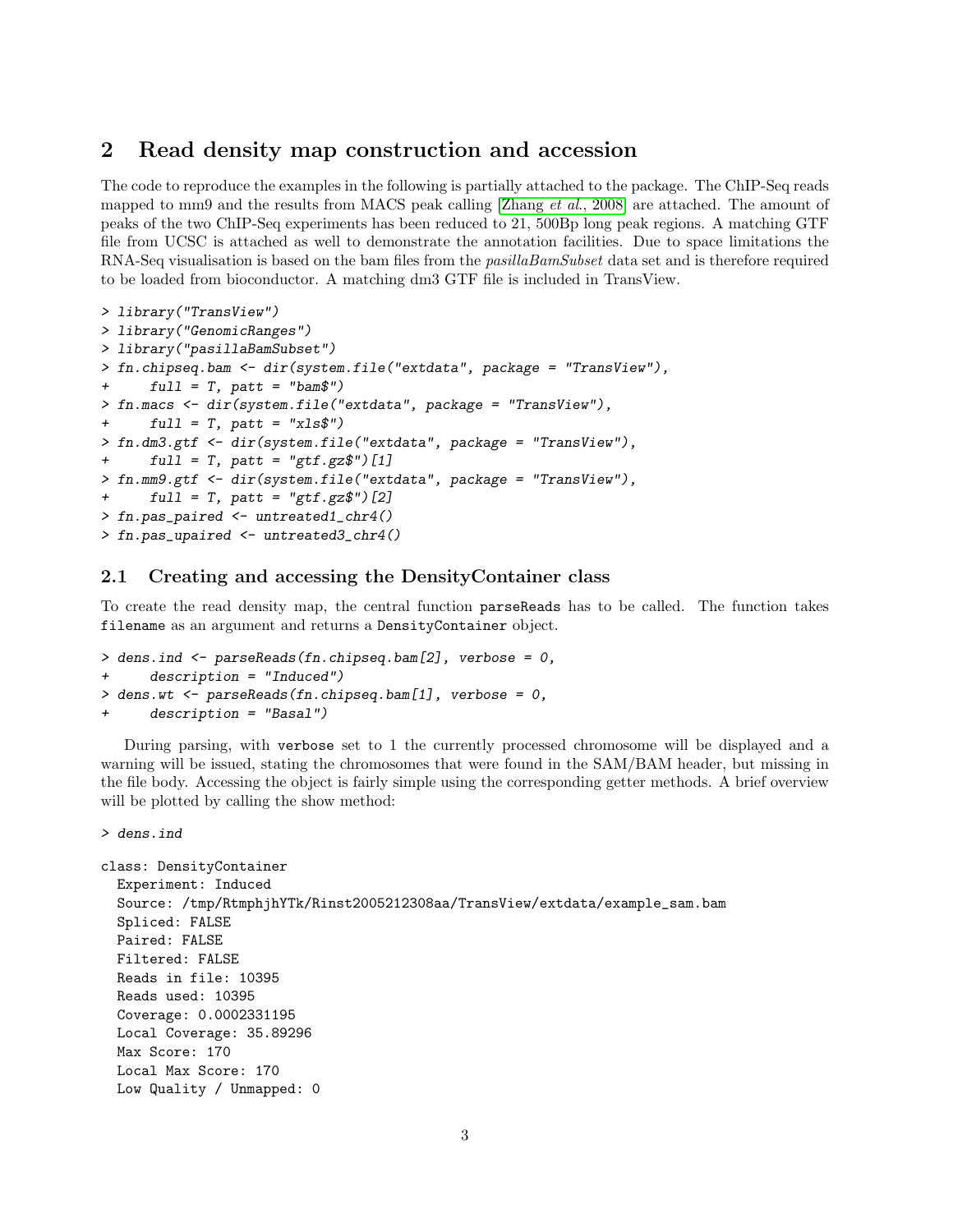```
Strands: both
 Memory usage [MB]: 0.3
Available Slots:
data_pointer histogram size env ex_name origin spliced paired filtered readthrough_pairs strands total_re
compression chromosomes filtered_reads pos neg lcoverage lmaxScore fmapmass lsize
nreads gsize gcoverage maxScore lowqual paired_reads proper_pairs collapsed
Chromosomes: chr1|chr2|chr3|chr6|chr8|chr9|chr10|chr11|chr14|chr16|chr17|chr18
```
The meaning of the available slots which can all be directly accessed with the corresponding method, are sub divided into 3 sections:

1. Basic information

ex name A user provided string to define a name of this data set

origin File name of the source file

spliced Should the class be treated like an RNA-Seq experiment for e.g. plotTV?

paired Did the source file contain reads with proper pairs?

readthrough pairs Determines if the pairs were used from start to end or if individually.

filtered Is there a range filter in place? If yes, slicing should be only conducted using the same filter

strands Which strands were parsed. Can be "+", "-" or "both"

size The current memory occupied by the whole object including the read density maps.

2. Reads before filtering

nreads Total number of reads in the file, regardless of mapping state

gcoverage Total gcoverage computed by total map mass/(chromosome end - chromosome start). Chromosome length derived from the SAM/BAM header

maxScore Maximum read pileup found in file

lowqual Amount of reads that did not pass the quality score set by min-quality or were not mapped

paired reads Amount of reads having multiple segments in sequencing

proper pairs Amount of pairs with each segment properly aligned according to the aligner

collapsed If maxDups of parseReads is in place, the reads at the same position and strand exceeding this value will be counted here.

3. Reads after filtering

compression Size of a gap triggering an index event

chromosomes Character string with the chromosomes with reads used for map construction

filtered\_reads Amount of reads after filtering

pos Reads used from the forward strand

neg Reads used from the reverse strand

lcoverage Local coverage which is computed by filtered map mass/covered region

lmaxScore Maximum score of the density maps

fmapmass Map mass after quality filtering

All these slots can also be accessed by the function tvStats which returns a list with these values and the corresponding names of the slots.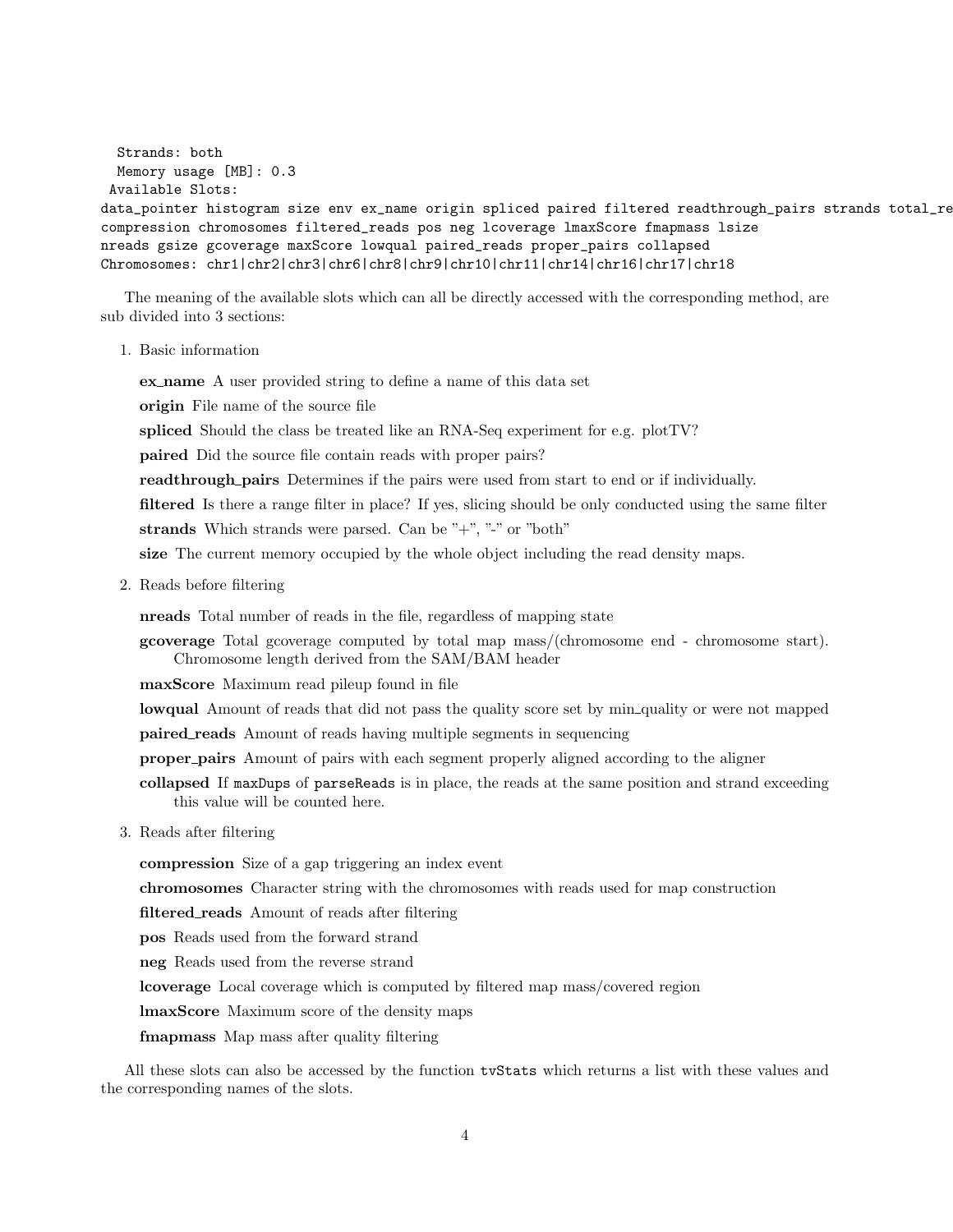```
> tvs <- tvStats(dens.ind)
> tvs$nreads
```
[1] 10395

Furthermore a histogram of mean read densities of windows across the read densities is computed during parsing. The window size can be changed by the hwindow argument to parseReads and the histogram can be retrieved by calling the method histogram

```
> dens.ind.hist <- histogram(dens.ind)
> dens.wt.hist <- histogram(dens.wt)
> barplot(rbind(dens.ind.hist[1:50] + 1, dens.wt.hist[1:50] +
+ 1), xlab = "Read count", ylab = "Positions",
+ col = c("blue", "red"), beside = T, legend.text = c("Induced",
+ "Basal"), log = "y", args.legend = list(x = "topright"))
```


Figure 1: Bar plot showing the read density distribution in the data set

#### <span id="page-4-0"></span>2.2 Parsing details and filtering

parseReads determines the read length including insertions, matches and any soft clipping as specified in the CIGAR string for each read. The parsing process can be customized by several options as stated in the help file.

All read density maps are stored in an indexed vector per chromosome. During parsing the overlapping reads will be stored uncompressed to keep accession speed at a maximum. If continuous score maps are interrupted by gaps which are defined by compression, the gaps will be skipped and a linear index will be set. The higher this value will be, the lower the amount of indexing and therefore the faster the accession speed. A very low value can lead to a very big index and therefore slower accession speeds. Memory usage on the other side can profit significantly and is therefore recommended to leave this value at the default of 1. The benefit however highly depends on the coverage of the data set.

As a further effort to keep the memory food print for genome wide maps at a minimum the read pile ups are stored as 16bit integers which means that they can have a maximum value of 65535. If this value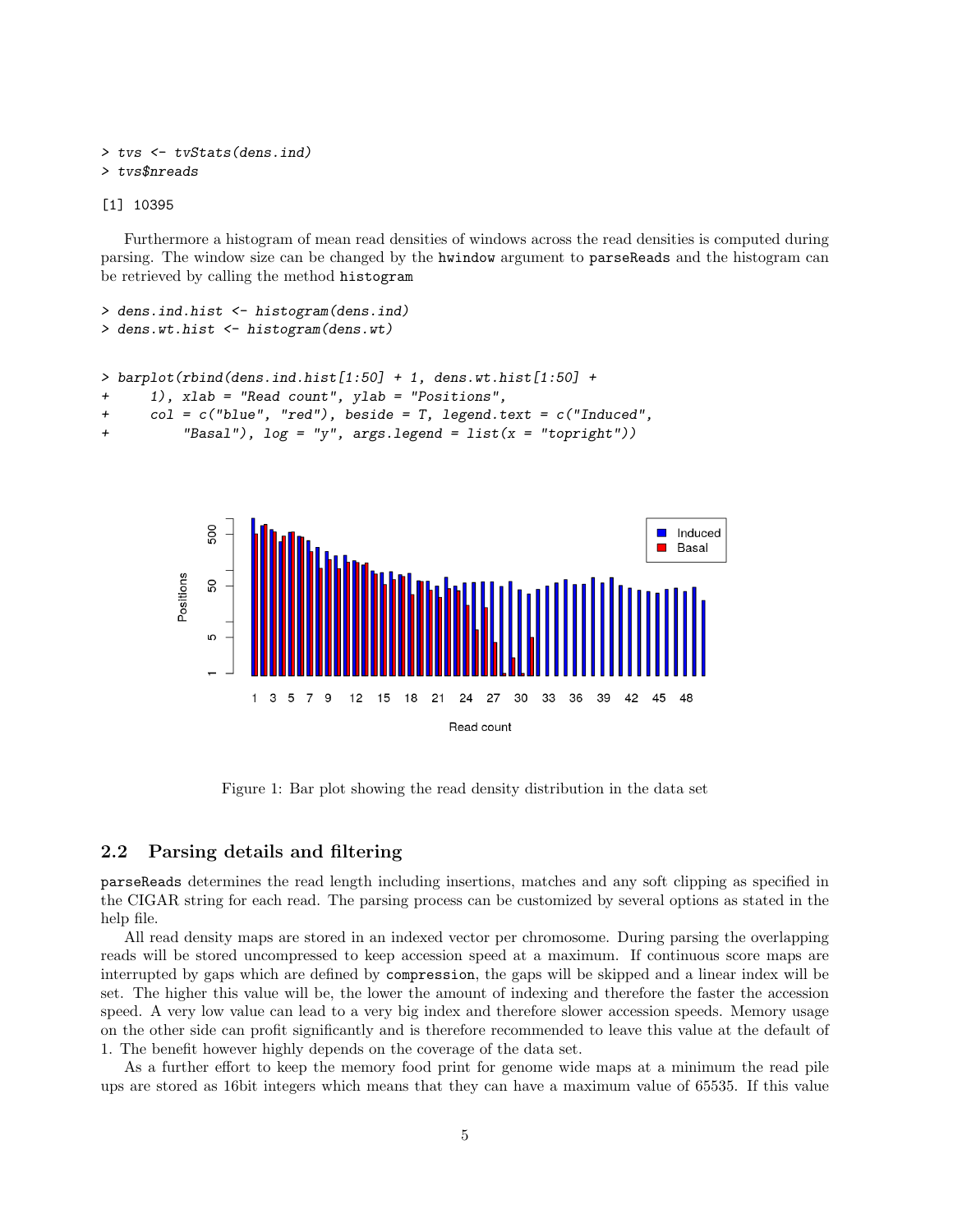will be exceeded, the pile up will be capped to this value. A warning will be issued. To avoid the capping one possibility is to set quality thresholds such as max\_dups for the maximum amount of reads at the exact same position and re-run the analysis.

If memory availability is an issue, a range filter can be set with the argument filter. As a consequence read map assembly will be restricted to this ranges. This can save a great amount of memory but requires all further slicing operations to be restricted to these ranges only. To demonstrate the filter option, a convenience function called macs2gr will be used to load an attached sample MACS run with matching peak regions. In principle however, any data.frame with three columns containing, chromosomes, starts and ends or a corresponding RangedData object would be sufficient.

```
> peaks <- macs2gr(fn.macs, psize = 500)
```

```
Version 2.09+ detected
21 peaks matching
```

```
> dens.ind.filt <- parseReads(fn.chipseq.bam[2], verbose = 0,
+ description = "ChIP", set_filter = peaks[1, ])
> us <- slice1(dens.ind, chrom = as.character(seqnames(peaks[1])),
+ start = start(peaks[1]), end = end(peaks[1]))
> rs <- slice1(dens.ind.filt, chrom = as.character(seqnames(peaks[1])),
     start = start(peaks[1]), end = end(peaks[1]))> all(us == rs)
```

```
[1] TRUE
```

```
> size(dens.ind.filt)
```

```
[1] 0.2666473
```

```
> size(dens.ind)
```

```
[1] 0.2950287
```
Do note that range filtering is applied after the density map generation, and therefore any overlapping reads are included in the region. In the example above the memory advantage is small. With real data however, it can make a difference as large as one gigabyte for a mammalian genome. For efficient repeated queries sliceN returns a list of numeric vectors with the peak names as names.

```
> slices.ind <- sliceN(dens.ind, ranges = peaks)
> slices.wt <- sliceN(dens.wt, ranges = peaks)
```
All slice methods also provide an option to handle background reads. These can be either subtracted after correction for total reads in the data set or a fold change can be calculated and is returned on log2 scale.

```
> slices.nobckgd <- sliceN(dens.ind, control = dens.wt,
      ranges = peaks, treads\_norm = F)> plot(slices.ind[[1]], ylab = "Total reads")
> lines(slices.wt[[1]], type = "p", col = 4)> lines(slices.nobckgd[[1]], type = "p", col = 2)
> legend(400, 150, c("Induced", "Basal", "Induced corrected"),
      col = c(1, 4, 2), pch = "o", bty = "n")> slices.nobckgd.fc <- sliceN(dens.ind, ranges = peaks,
      control = dens.wt, input\_method = ''/", treads\_norm = F)> summary(slices.nobckgd.fc[[1]])
```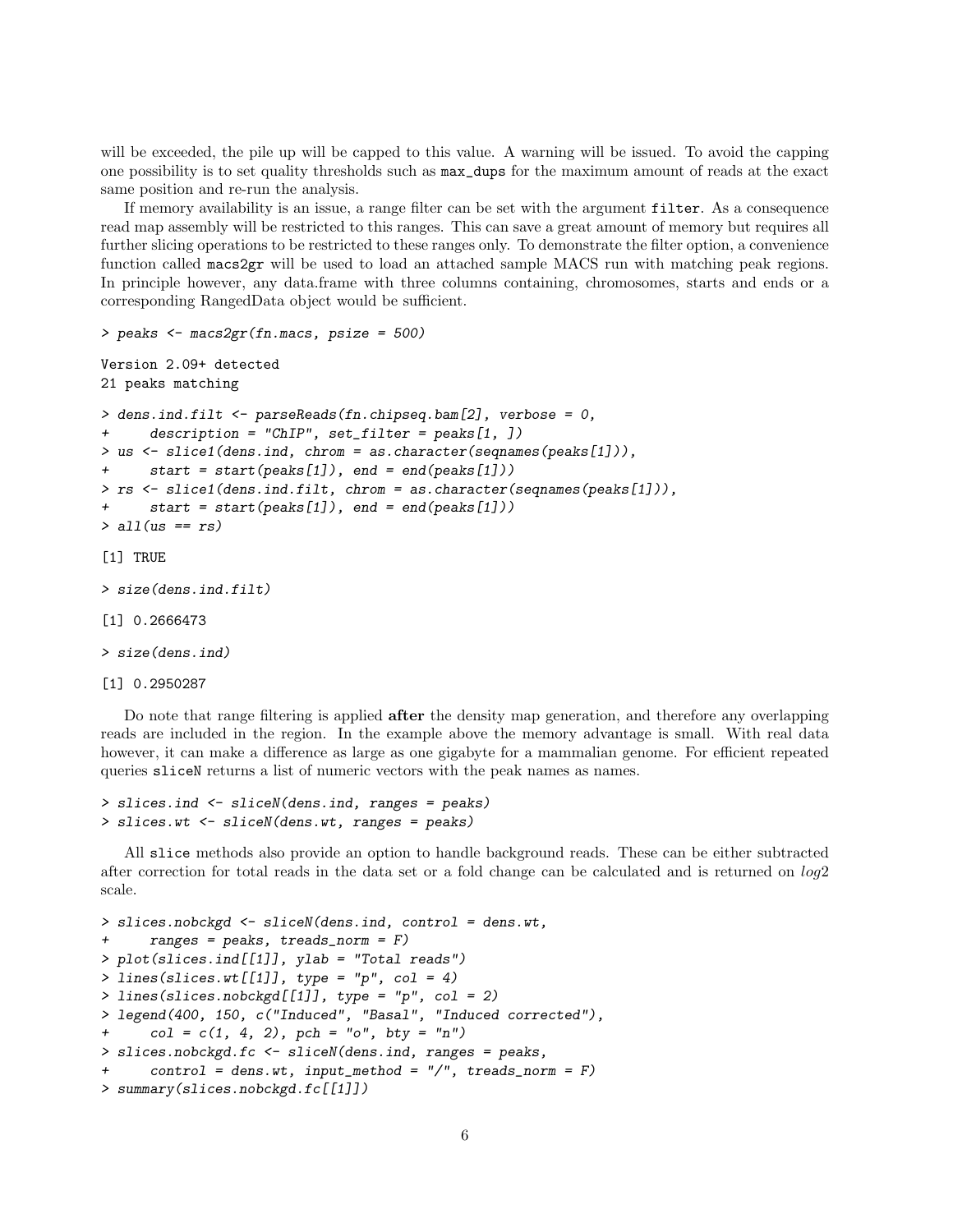Total read correction was turned off in this example, since the example regions were selected for demonstration purposes and do not reflect the total amount of reads.

Data from spliced data sets such as RNA-Seq data can be parsed analogous to ungapped reads.

```
> dens.pas_upaired <- parseReads(fn.pas_upaired, spliced = T,
+ verbose = 0, description = "Unpaired")
> dens.pas_paired <- parseReads(fn.pas_paired, spliced = T,
      verbose = 0, description = "Paired")
```
The argument spliced has no influence on the resulting density map and will only be important for plotting and annotation with plotTV and all CIGAR operations are used by default. One exception are paired end reads however, if parsed with the read\_through argument set the CIGAR string will be ignored and densities will be calculated from the beginning of the left to the end of the right read.

#### <span id="page-6-0"></span>2.3 Read map accession

Density maps generated by parseReads can only be accessed with one of the included slicing methods such as slice1 or slice1T. The latter reconstructs the original transcript structure typically of a RNA-Seq data set. The transcript strucure information will be taken from a data.frame or *GRanges* object witch one row per exon. A data frame should have four columns with chromosomes, starts, ends and strands as well as a fifth column with the transcript id of the associated transcript. Alternatively a GTF file can be provided and converted to a GenomicRanges object using the function gtf2gr.

```
> gtf.mm9 <- gtf2gr(fn.mm9.gtf)
```
172 rows matching

> gtf.dm3 <- gtf2gr(fn.dm3.gtf)

2862 rows matching

```
> head(gtf.mm9)
```
GRanges object with 6 ranges and 3 metadata columns:

|                                                                | seqnames                                    |                         | ranges strand |  | transcript_id           |  |
|----------------------------------------------------------------|---------------------------------------------|-------------------------|---------------|--|-------------------------|--|
|                                                                | <rle></rle>                                 | <iranges></iranges>     | <rle>  </rle> |  | <character></character> |  |
| NM_008057.1                                                    |                                             | chr1 59538991-59543799  | $+$           |  | NM_008057               |  |
| NM_144528.9                                                    |                                             | chr10 79221260-79221981 | $-$           |  | NM_144528               |  |
| NM 144528.8                                                    |                                             | chr10 79223536-79223651 | $-$           |  | NM 144528               |  |
| NM 144528.7                                                    |                                             | chr10 79223734-79223827 | $-$ 1         |  | NM 144528               |  |
| NM_144528.6                                                    |                                             | chr10 79224175-79224244 | $-$           |  | NM_144528               |  |
| NM_144528.5                                                    |                                             | chr10 79224310-79224378 | $-$           |  | NM_144528               |  |
|                                                                | exon_id                                     | gene_id                 |               |  |                         |  |
|                                                                | <numeric> <character></character></numeric> |                         |               |  |                         |  |
| NM_008057.1                                                    | 1                                           | NM_008057               |               |  |                         |  |
| NM 144528.9                                                    | 9                                           | NM 144528               |               |  |                         |  |
| NM 144528.8                                                    | 8                                           | NM 144528               |               |  |                         |  |
| NM_144528.7                                                    | 7                                           | NM_144528               |               |  |                         |  |
| NM_144528.6                                                    | 6                                           | NM_144528               |               |  |                         |  |
| NM_144528.5                                                    | 5                                           | NM_144528               |               |  |                         |  |
|                                                                |                                             |                         |               |  |                         |  |
| acainfor 10 acqueress from an ungresified menomer no acalength |                                             |                         |               |  |                         |  |

seqinfo: 12 sequences from an unspecified genome; no seqlengths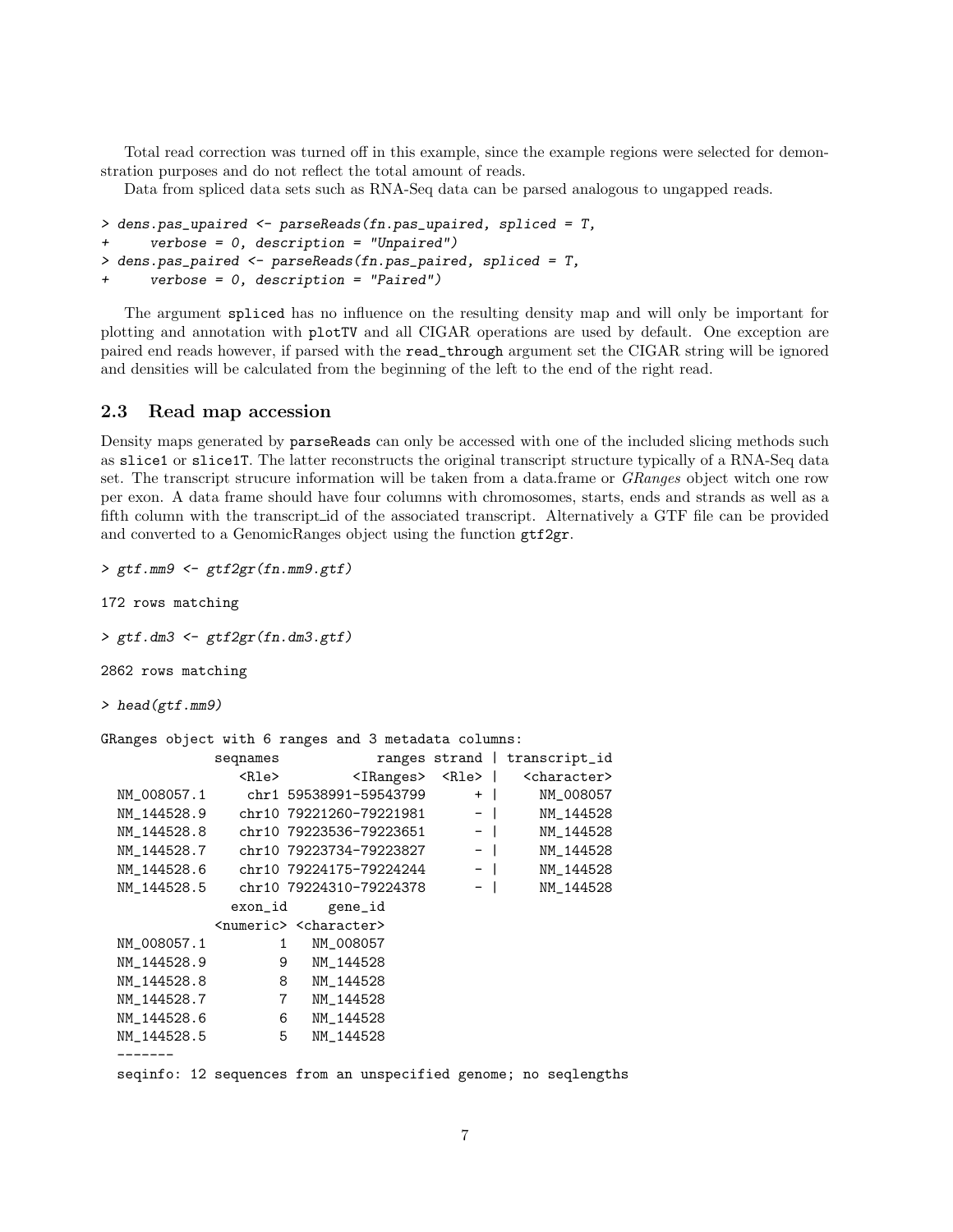gtf2gr efficiently parses the GTF formats used by ENSEMBL [\(ensembl.org/info/data/ftp\)](http://www.ensembl.org/info/data/ftp/index.html) and UCSC (e.g. the UCSC table browser) and can be used as a whole genome transcript library. This information can also be provided to parseReads as a filter if memory space is limited and subsequent slice operations are limited to these transcripts only.

```
> dens.pas_paired.filt <- parseReads(fn.pas_paired,
+ spliced = T, verbose = 0, description = "RNA-Seq",
+ set_filter = gtf.dm3)
> size(dens.pas_paired)/size(dens.pas_paired.filt)
```
[1] 1.719504

Despite of the limited amount of reads in the demo data set, the size advantage of the filtered parsing is here already about factor 2. Slice operations can now be performed using slice1T for single queries or sliceNT for multiple.

```
> slices.exprs.pangolin <- slice1T(dens.pas_paired.filt,
      "NM_001014685", gtf.dm3, stranded = T, concatenate = F)
> pangolin.exon.12 <- slices.exprs.pangolin[["NM_001014685.12"]]
> pangolin.exon.12
 [1] 30 30 30 30 31 32 32 33 33 33 34 36 35 35 35 34 34 35 32 32
[21] 32 32 32 32 33 33 33 33 32 32 32 31 31 32 26 27 25 25 25 25
[41] 25 24 23 23 24 23 23 23 23 23 23 24 25 26 26 26 27 25 25 26
[61] 27 28 28 21 21 21 21 21 21 21
```
By default, an integer vector with the read densities will be returned. If the precise transcript structure is required, concatenate can be switched off and with stranded set to FALSE all read maps on the reverse strand will be reversed so that all returned read maps are store from 5 prime to 3 prime. Also here a control experiment can be provided for background handling. Analogous to sliceN, there is also an optimized version for multiple queries called sliceNT that takes a character vector of identifiers and returns a list with all requested transcript structures.

```
> #Just for demonstration all refseq ids are taken, not recommended for a full sized GTF!
> all_ids<-unique(mcols(gtf.dm3)$transcript_id)
> slices.exprs<-sliceNT(dens.pas_paired,all_ids,gtf.dm3,stranded=T,concatenate=F)
> pangolin.all.exon.12<-slices.exprs[["NM_001014685.12"]]
> all(pangolin.exon.12,pangolin.all.exon.12)
```
[1] TRUE

In order to associate ChIP-Seq peaks to the next transcriptional start side (TSS), an annotation step is required. This can be done with several available bioconductor packages. However also TransViewcontains such a convenience function called annotatePeaks.

```
> peaks.anno <- annotatePeaks(peaks = peaks, gtf = gtf.mm9,
+ limit = 2000)
```
annotatePeaks will use the digested gtf file to find the TSS of the next transcript to the peak center. The resulting GRanges object will contain an updated or added meta data column with the associated transcript identifier. If multiple transcripts are found using the same TSS, the first transcript will be used arbitrarily. Optionally a reference RNA-Seq data set can be provided to resolve the ambiguous TSS associations based on a function. By default the transcript will be selected having the largest amount of reads over the length of the transcript.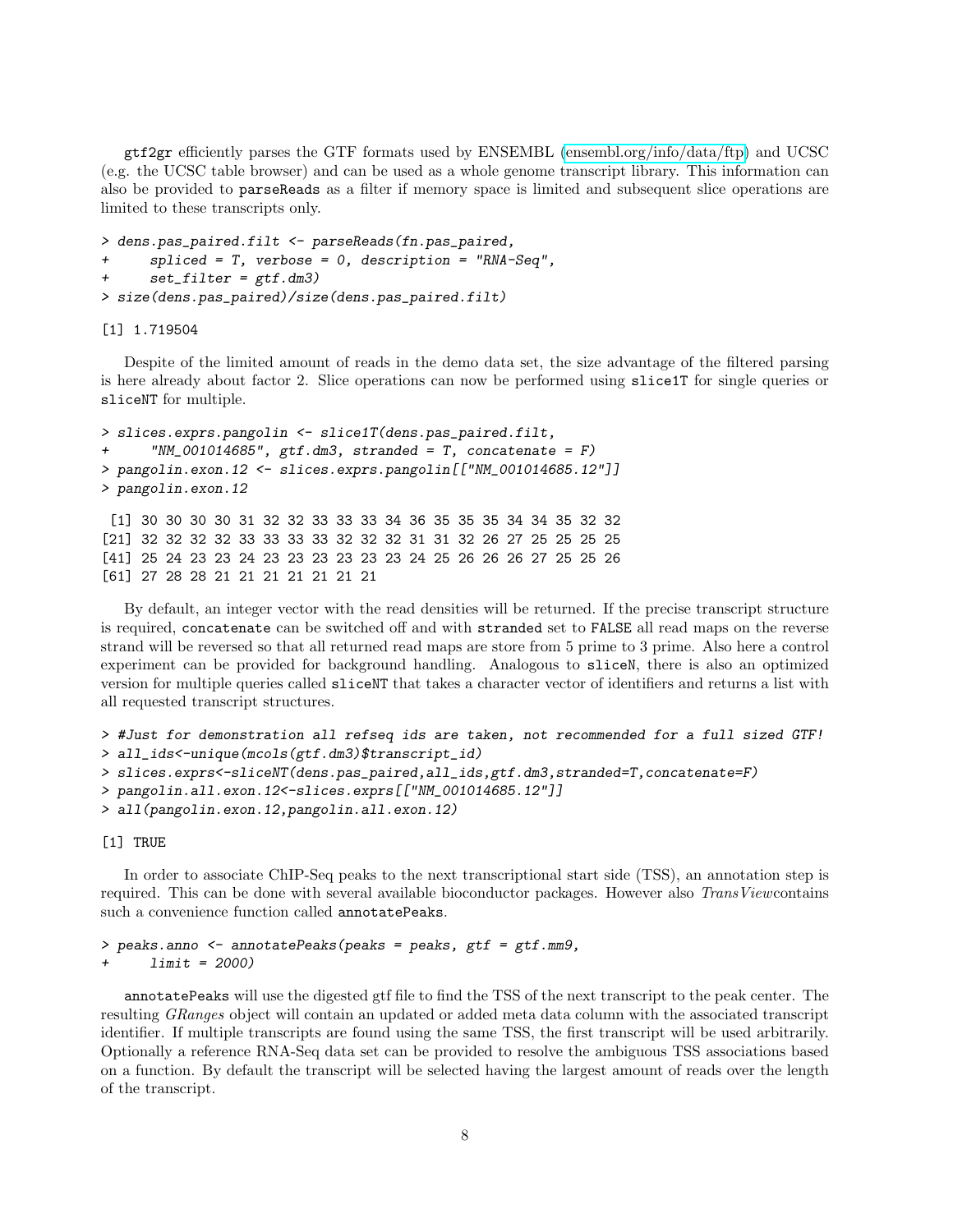Additionally it might be of interest to slice or visualize the promoter region of the transcript associated to the peak rather than the peak region itself. This can be achieved by the function peak2tss which takes the digested gtf as well as a character vector of matching IDs as an argument.

> peaks.tss <- peak2tss(peaks.anno, gtf.mm9, peak\_len = 1000)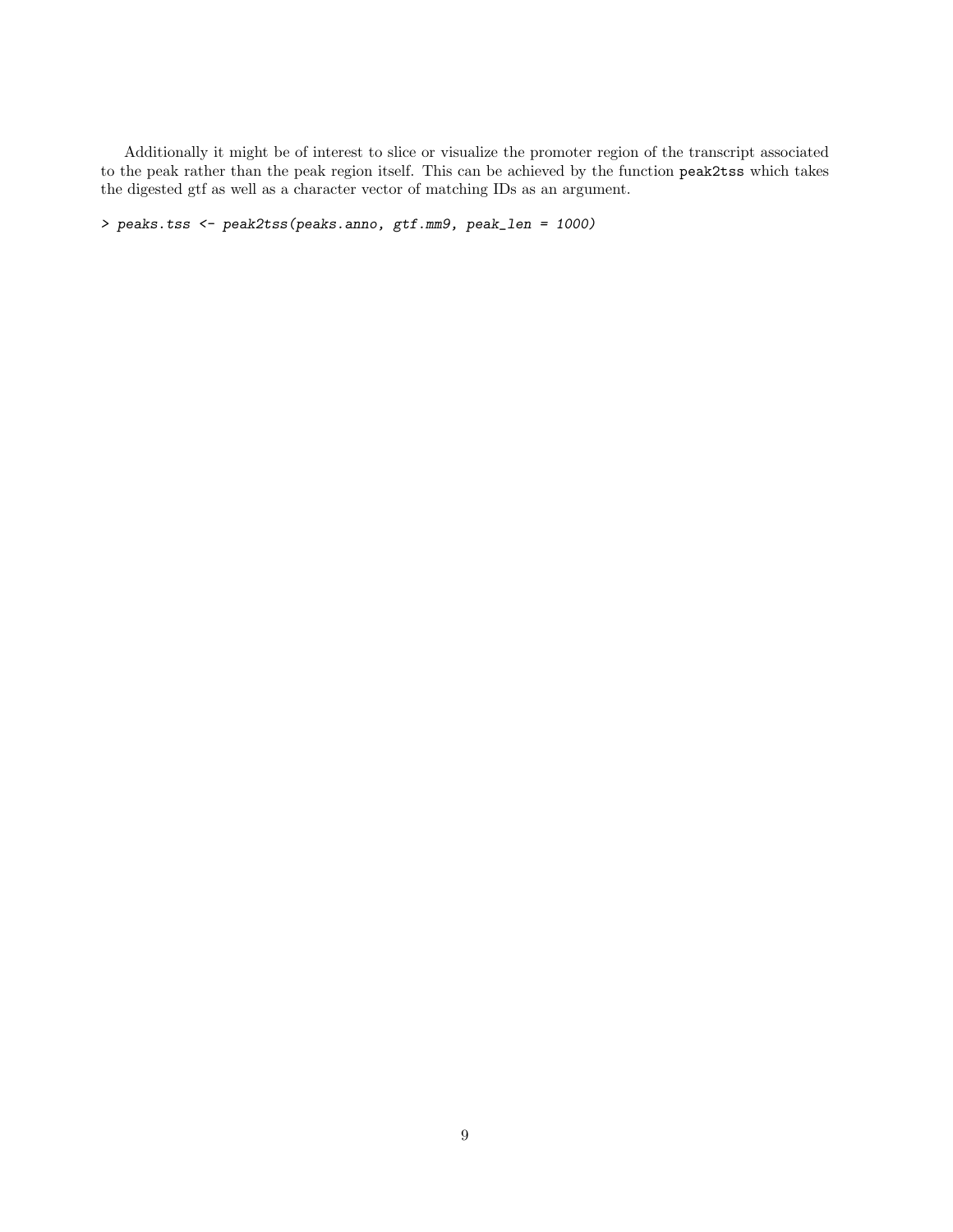## <span id="page-9-0"></span>3 Plotting read density maps

To get a visual impression about the outcome of ChIP-Seq experiments or the correlation to expression data, it is often desirable to visualize the whole data set. This can be done by using false color plots centering on genomic features such as enhancers or the TSS or on the peak itself. TransViewcontains the flexible plotTV function that can perform plotting of peak profile plots optionally along with results from RNA-Seq, micro arrays or any other matching experiment. All plots will be generated using the image function, however scaling and clustering can be highly customized. As the attached demo data is very small to keep the overall package size low, only a limited functionality can be shown here. The package however is designed to efficiently display hundreds to thousands of peaks along with expression data from the corresponding genes.

## <span id="page-9-1"></span>3.1 Peak profile plots

In order to plot a simple overview of the read density distribution in a heat map like manner Fi[g2a,](#page-9-2) only two input objects are needed: an object of class *DensityContainer* which is generated by **parseReads** and a GRanges with the regions of interest from e.g. macs2gr. Instead of two plots with experiment and control, also the background subtracted density map can be plotted alone (Fi[g2b\)](#page-9-2).

<span id="page-9-2"></span>

Figure 2: Example of peak profile plots. All plots were generated without total read correction due to the reduced amount of reads in the sample data sets. Figure 2a shows the induced sample along with the basal control. The black line indicates the mid point of the region, which is the MACS peak summit in this case. Note the different scales because scaling was set to "individual". Figure 2b shows the same plot with the basal control reads subtracted from the induced sample.

Fi[g2a](#page-9-2) and Fi[g2b](#page-9-2) have been generated with the following commands:

```
> cluster_results <- plotTV(dens.ind, dens.wt, regions = peaks.anno,
      show\_names = T, norm\_readc = F, scale = "individual",verpose = 0)
```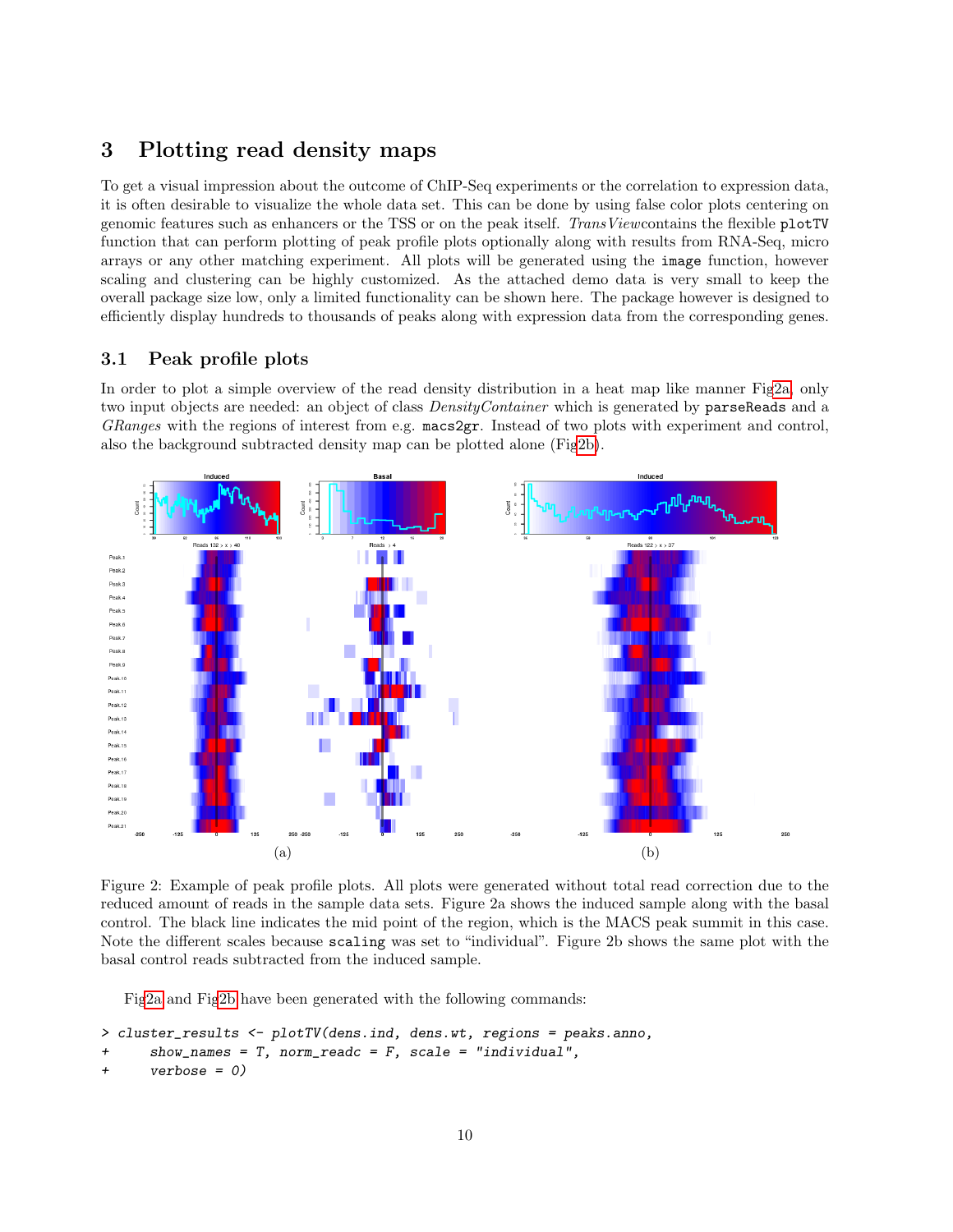```
> cluster_results <- plotTV(dens.ind, regions = peaks.anno,
```

```
control = c(dens.wt), show_names = F, norm_readc = F,
```

```
+ verbose = 0)
```
There are several options to customize the visual appearance, which are explained in the corresponding help file. One of the most important is color\_spread. This argument regulates the saturation levels on both ends. E.g. if set to c(0.1, 0.05, 10 percent of the highest and 5 of the lowest read density levels will be displayed as saturated colors, which are red and white by default.

## <span id="page-10-0"></span>3.2 Transcript profile plots

In addition to peak profiles designed to visualize ChIP-Seq experiments, TransViewcan also visualize expression based sequencing experiments such as from RNA-Seq. With appropriate scaling and clustering these plots can give a insight into the kind of transcription taking place over the whole gene body. Genes of individual experiments might cluster differentially according to the transcriptional status over the gene body. Although the interpretaion of such clusters might be complex, individual clusters can reveal a visual indication of correlated binding and transcription events such as Polymerase II activity as well as mRNA stability.

As opposed to peaks, transcripts have varying lengths that can not be trivially cut to a uniform size. TransViewtherefore linearly interpolates all transcripts into ex\_windows amount of points using the method specified by bin\_method. Furthermore all density profiles on the reverse strand will be reversed, so that all transcripts have their 5 and 3 prime site on the left and the right side of the image respectively Fi[g3a.](#page-11-0) In addition to transcript profile plots, ordinary heat maps of a matrix can be plotted as well Fi[g3b.](#page-11-0) Since the functionality of heat map plotting in *TransViewis* rather limited compared to specialized packages such as heatmap. 2, plotting heat maps is not intended to be used for stand alone plots but rather in conjunction with peak profile plots.

Both expression based plots are converted to z-scores with rows of mean zero and standard deviation of one. If multiple transcript profile plots are supplied, z-scores are computed across all experiments. Fi[g3a](#page-11-0) and Fi[g3b](#page-11-0) have been generated with the following commands:

```
> genes2plot <- unique(mcols(gtf.dm3)$transcript_id)
> cluster_results <- plotTV(dens.pas_paired, dens.pas_upaired,
+ regions = genes2plot, gtf = gtf.dm3, show_names = T,
+ cluster = 5, verbose = 0, ex_windows = 300)
> ngenes <- length(peaks.anno)
> fake.array \leq matrix(rnorm(n = ngenes * 8, mean = 10,
+ sd = 2), nrow = ngenes, ncol = 8, dimnames = list(paste(rep("Gene",
+ ngenes), 1:ngenes), paste("E", 1:8, sep = "")))
> cluster_results2 <- plotTV(fake.array, regions = peaks.anno,
+ show_names = T, gclust = "expression", cluster = "hc_sp",
+ label_size = 0.7, verbose = 0)
```
#### <span id="page-10-1"></span>3.3 Combining peak profile plots and expression

For comprehensive visualization of the transcriptional events including transcription factor binding and change of histone modifications and their impact on the transcriptional response, peak profile plots can be combined together with expression data from e.g. RNA-Seq or micro arrays as shown in Fi[g4.](#page-12-0) TransViewwill place the peak profile plots always on the left side and in the order passed to the function. Heat maps of a provided matrix or transcript profile plots are placed on the right side accordingly.

Row based clustering can be performed in groups. gclust can be set to "expression" or "peaks" to restrict the clustering to transcript profile plots or peak profile plots respectively. The group not being clustered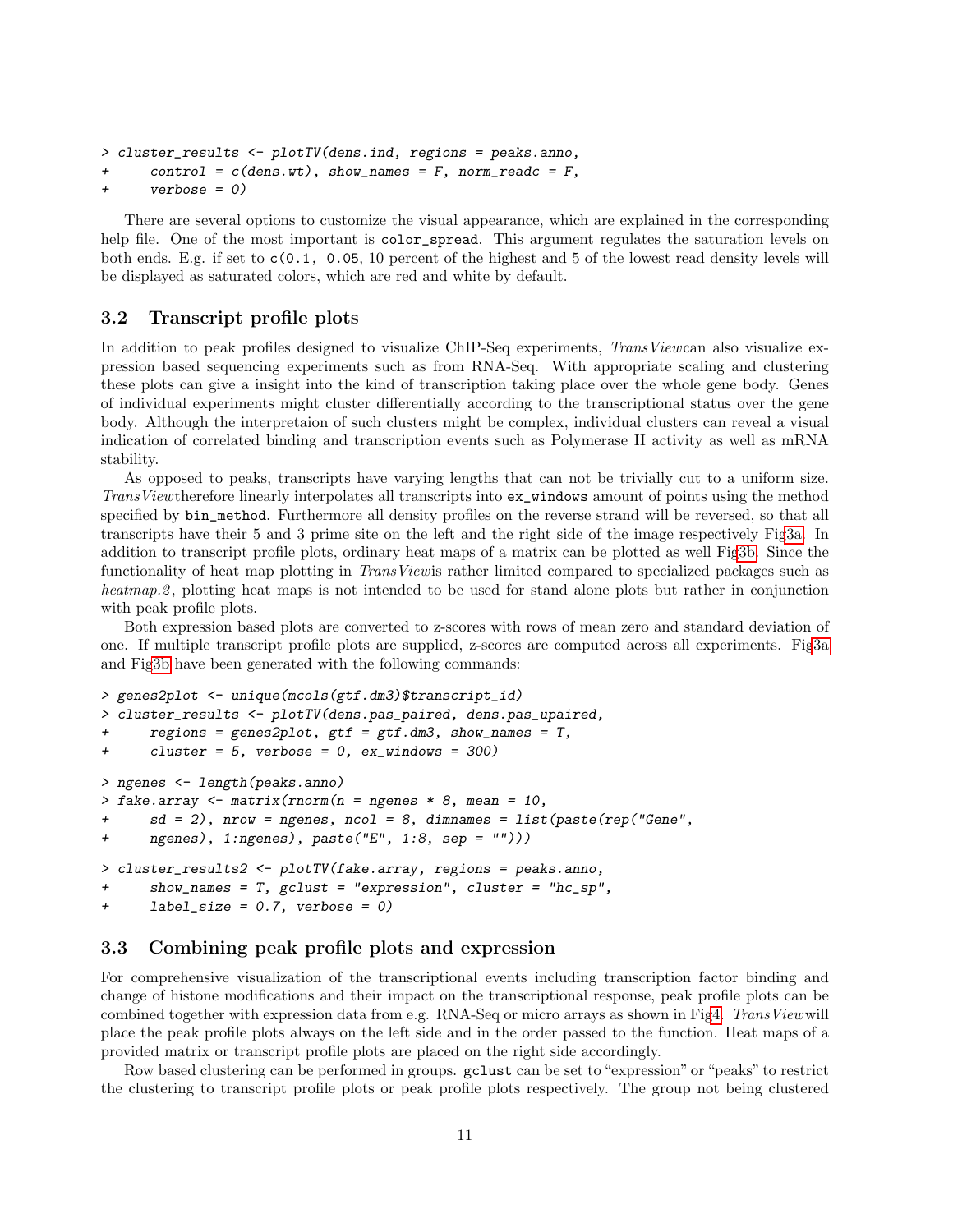<span id="page-11-0"></span>

Figure 3: Example of transcript profile plots. In figure 3a, the paired and single end data sets of pasillaBam-Subset are plotted. All transcripts found on Chr4 according to the provided GTF were used and k-means clustered according to their z-score. In figure 3b, a randomized sample heat map is shown. The data was passed as a matrix which could contain the results of i.e. micro array experiment.

will be reordered based on the respective clustering results. gclust can also be set to "both" to achieve plot wide clustering. The two options available here for the clustering algorithm are hierarchical clustering and k-means clustering. If hierarchical clustering is chosen, a dendrogram will be displayed on the left of the figure. Since hierarchical clustering in TransViewis performed on the distances within the correlation matrix, a correlation method can be chosen to account for different data distributions. To avoid rows with a standard deviation of zero, the argument remove\_lowex can be used to set a threshold to exclude transcripts that are not expressed which is observed frequently in RNA-Seq data sets with low coverage. If k-means clustering is chosen on the other hand, a colored bar will be displayed on the left side of the figure. Alternatively a vector can be provided with ranks for user defined resorting of the rows.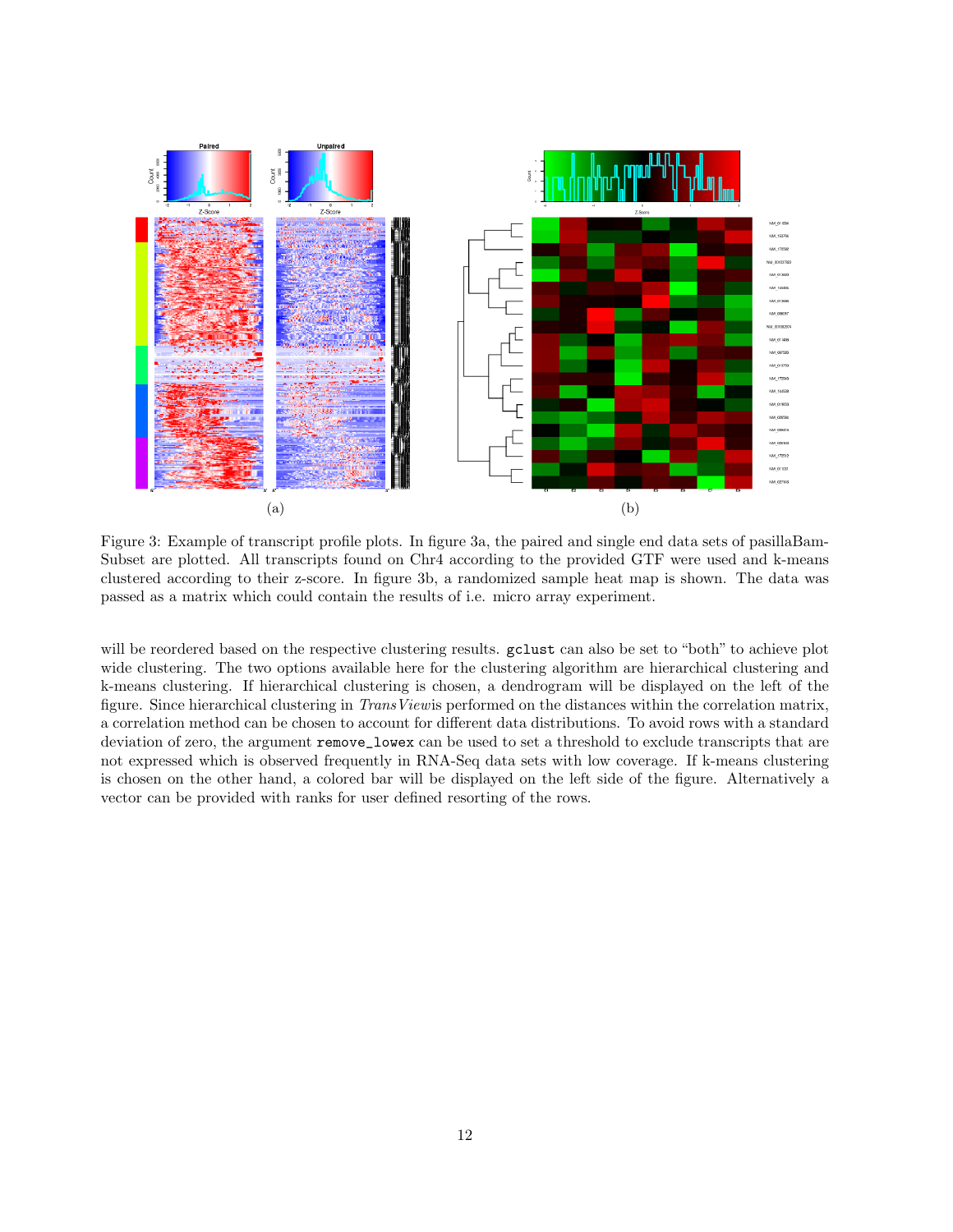<span id="page-12-0"></span>

Figure 4: Mixed profile plot with 5 panels. 1000 ChIP-Seq peaks of basal (1) transcription factor levels and induced (2) levels are shown in the first two panels. The corresponding RNA-Seq time course is shown on the right side (3 to 5). k-means clustering was applied to partition the RNA-Seq data into 6 clusters. Cluster 1 (red) clearly contains genes with a strong gain in expression levels over time.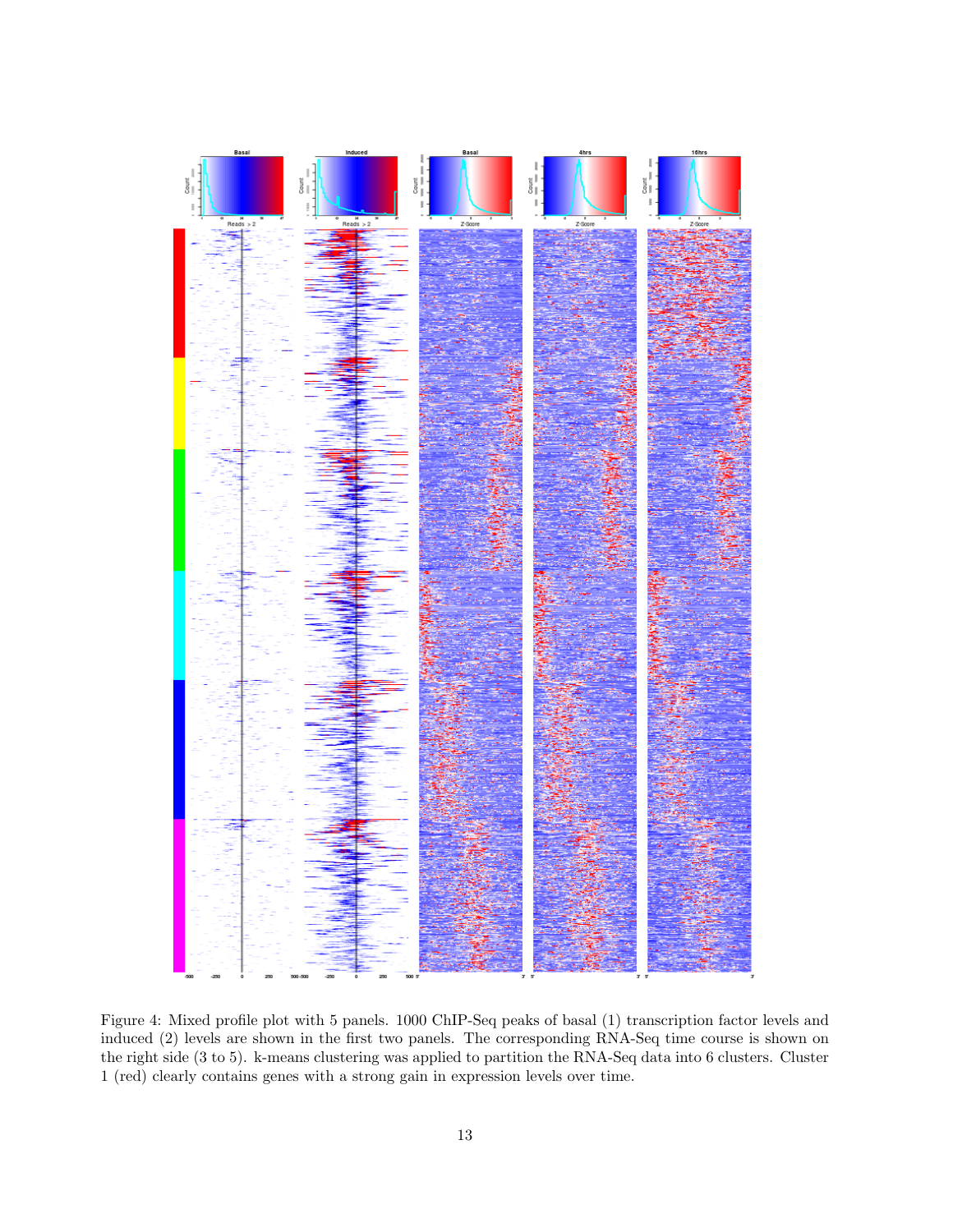#### <span id="page-13-0"></span>3.4 Return value and clustering

As a return value an object of class TVResults will be returned. This object contains the most important parameters and results of a call to plotTV.

> cluster\_results

class: TVResults

| colnames_peaks | colnames_expression                              |  |  |  |  |  |
|----------------|--------------------------------------------------|--|--|--|--|--|
| "NULL"         | "Matrix"                                         |  |  |  |  |  |
| scale          | cluster                                          |  |  |  |  |  |
| "global"       | $"$ hc_sp $"$                                    |  |  |  |  |  |
| control        | peak_windows                                     |  |  |  |  |  |
| "FALSE"        | "ט"                                              |  |  |  |  |  |
| show_names     | label_size                                       |  |  |  |  |  |
| "TRUE"         | "0.7"                                            |  |  |  |  |  |
| zero_alpha     | colr                                             |  |  |  |  |  |
| "0.5"          | ш<br>"white, blue<br>red<br>$\ddot{\phantom{1}}$ |  |  |  |  |  |
| colr_df        | colour_spread                                    |  |  |  |  |  |
| "redgreen"     | "0.05, 0.05"                                     |  |  |  |  |  |
| key_limit      | key_limit_rna                                    |  |  |  |  |  |
| "auto"         | "auto"                                           |  |  |  |  |  |
| rowy           | ex_windows                                       |  |  |  |  |  |
| "NA"           | "100"                                            |  |  |  |  |  |
| gclust         | norm_readc                                       |  |  |  |  |  |
| "expression"   | "TRUE"                                           |  |  |  |  |  |
| no_key         | stranded_peak                                    |  |  |  |  |  |
| "FALSE"        | "TRUE"                                           |  |  |  |  |  |
| ck_size        | remove_lowex                                     |  |  |  |  |  |
| "2, 1"         | "0"                                              |  |  |  |  |  |
| verbose        | pre_mRNA                                         |  |  |  |  |  |
| " ח            | "FALSE"                                          |  |  |  |  |  |
| Matrices       | Expression_data                                  |  |  |  |  |  |
| 111            | "ט"                                              |  |  |  |  |  |
| Peak_data      | showPlot                                         |  |  |  |  |  |
| "0"            | "TRUE"                                           |  |  |  |  |  |

To track the clustering performed by plotTV, the order of the peaks and the corresponding clusters of each row can be easily accessed.

```
> cluster_order(cluster_results)[1:10]
```

```
> clusters(cluster_results)[1:10]
```

```
> summaryTV(cluster_results2)
```
The order of the individual clusters can also be passed to plotTV in order to reproduce a plot clustered with k-means clustering.

```
> plotTV(dens.pas_paired, dens.pas_upaired, regions = genes2plot,
+ gtf = gtf.dm3, show_names = T, rowv = cluster_results,
+ verbose = 0, ex_windows = 300)
```
Apart from the basic order of the peaks and genes after clustering and the corresponding clusters, a data frame with the summarized scores can be extracted.

```
> cluster_df <- plotTVData(cluster_results)
```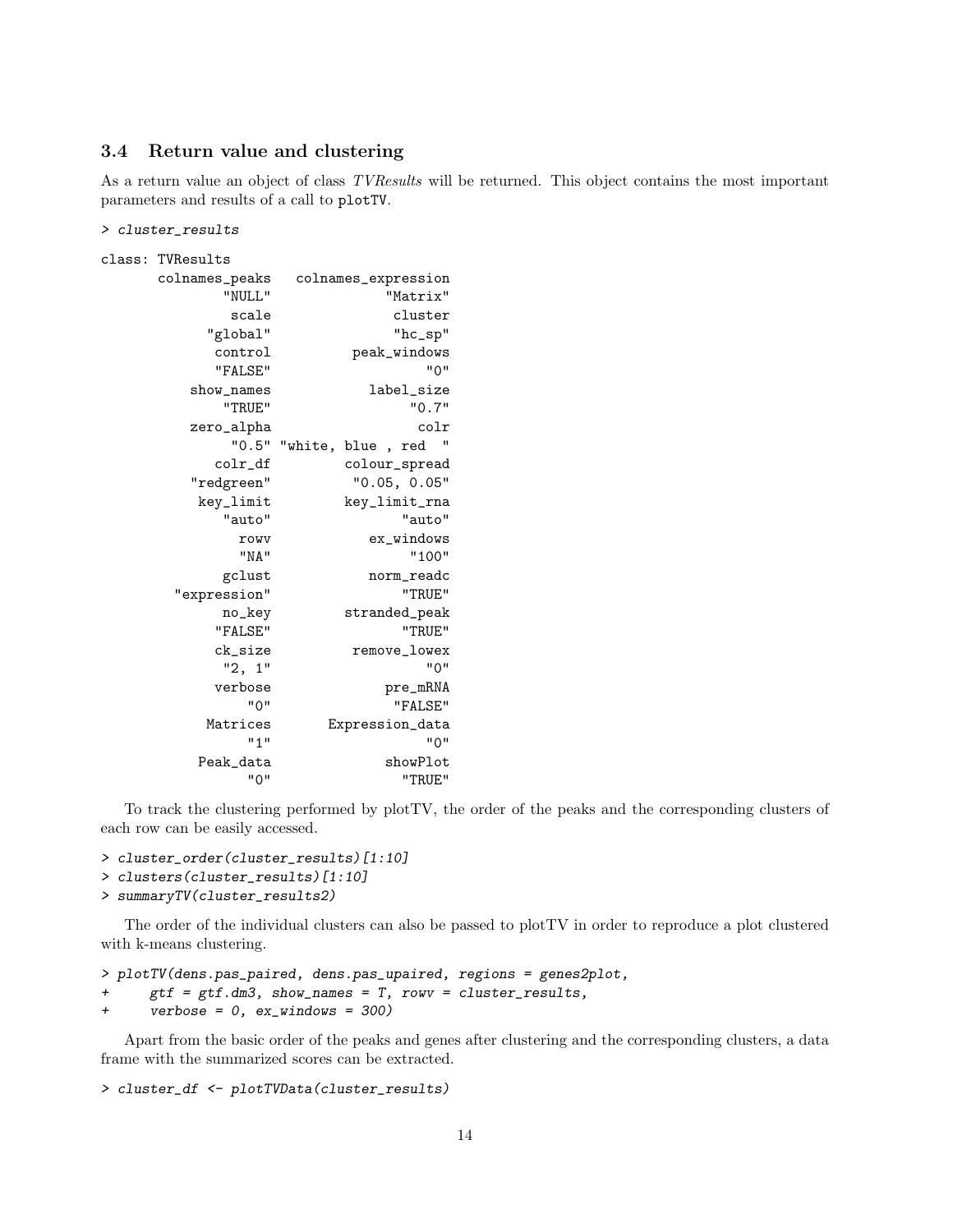### <span id="page-14-0"></span>3.5 Further visualization

The data frame returned by plotTVData contains the averaged scores of each data set passed to plotTV. The corresponding summaries can be visualized with e.g.  $qgplot2$ :

> ggplot(cluster\_df, aes(x = Position, y = Average\_scores,  $color = Sample)$ ) + geom\_point() + facet\_wrap(Plot  $\tilde{ }$ + Cluster, scales = "free", ncol = 5)

To visualize individual peaks, TransViewcontains the convenience function meltPeak extracting the normalized read densities from the individual experiments. Furthermore the densities are wrapped into a data.frame that can be directly passed to  $ggplot2$ :

```
> peak1.df <- meltPeak(dens.ind, dens.wt, region = peaks.tss["Peak.1"],
+ peak_windows = 100, rpm = F)
> ggplot(peak1.df, aes(x = Position, y = Reads, color = Label)) +
+ geom_line(size = 2)
```
Note that rpm is set to FALSE, since the filtered map mass in the toy example contains only a small subset of the original map mass. Normalizing to map mass would result in artificailly upscaled densities in the control experiment:

```
> peak1.df <- meltPeak(dens.ind, dens.wt, region = peaks.tss["Peak.1"],
+ peak_windows = 100, rpm = T)
> ggplot(peak1.df, aes(x = Position, y = NormalizedReads,
+ color = Label)) + geom_line(size = 2)
```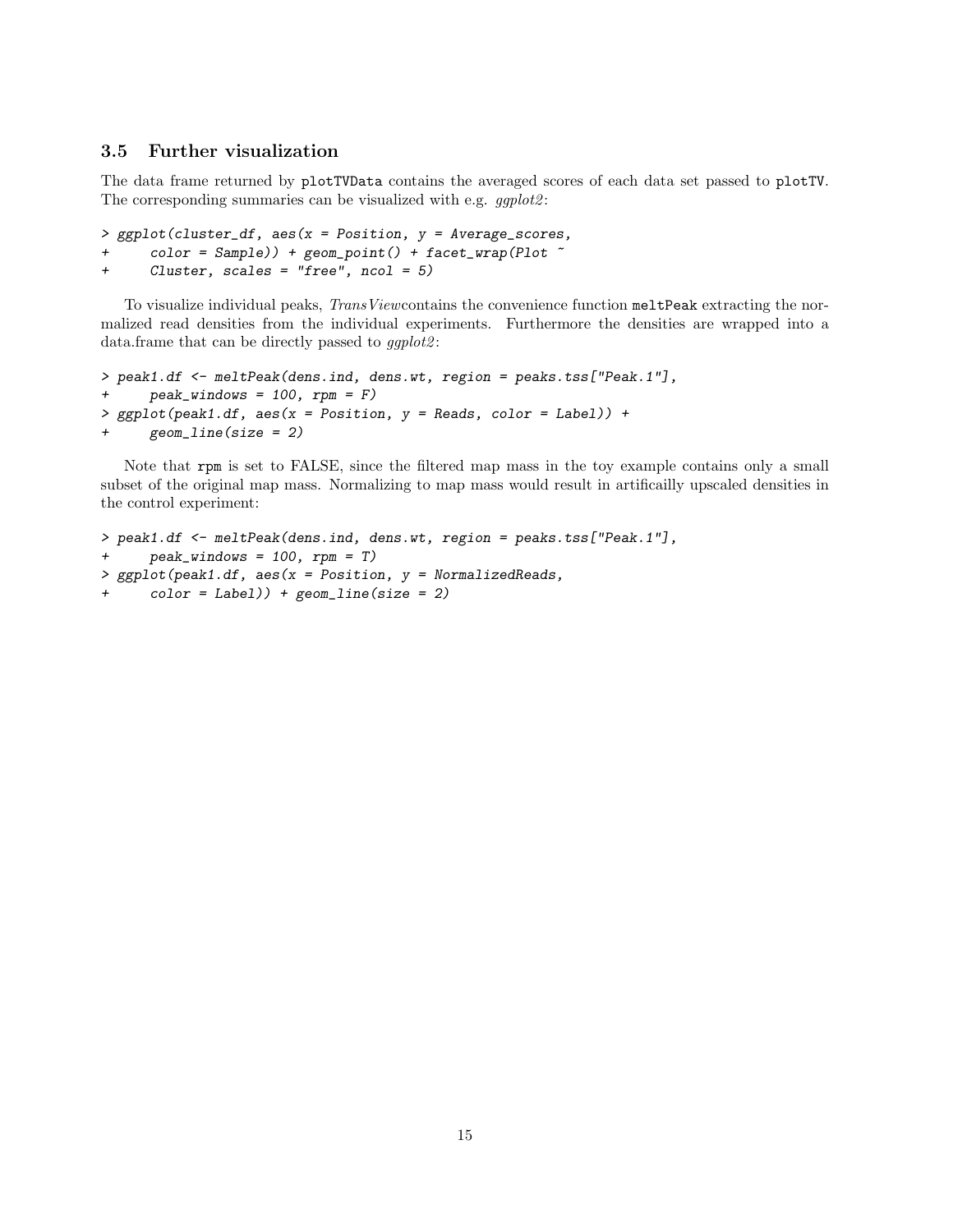## <span id="page-15-0"></span>4 Memory usage and speed considerations

As the typical mammalian genome comprises of billions of base pairs and each integer in R consumes about 4 bytes, special attention has to be given to memory usage and accession speed. Techniques like Rle can reduce memory consumption of the typical read density map to a minimum. For a large amount of repeated queries however, any form of compression will slow down accession speed. As TransViewis designed to provide fast, genome wide access to memory maps and large memory configurations are becoming the norm, no further attempt to reduce memory consumption is undertaken apart from 16bit integer storage and gap indexing. With a few adjustments however, *TransViewcan* be also run on small configurations such as lap tops:

- If the regions to be sliced are already known before parsing, with set\_filter the memory storage can be reduced to a minimum.
- With the arguments paired\_only,min\_quality and unique\_only the amount of gapped regions can be increased and the amount of memory consumption reduced accordingly if applicable.
- If the genome wide density maps are not needed anymore, the space occupied by the current R session can be reduced by applying the rmTV function.

The actual space occupied by the read maps largely depends on the coverage and the distribution of the reads. By far the highest consumption is observed with high coverage ChIP-Seq data sets. During the testing phase of this package, for a human genome data set with 1e8 reads, 1.5GB was observed. For data sets with more pronounced read pile ups like from RNA-Seq, 2e7 reads were observed to occupy around 300MB on the other hand. The advantage of this approach is that data accession with e.g. sliceN is extremely fast. On the test system (Core i5, 4GB ram), fetching 1e5, 1kbp large regions was completed in less than a second. BAM file parsing and read map generation speed on the other hand depend almost linearly on I/O speed and the amount of reads provided. On a Linux configuration, an average of 1e6 reads per second can be expected.